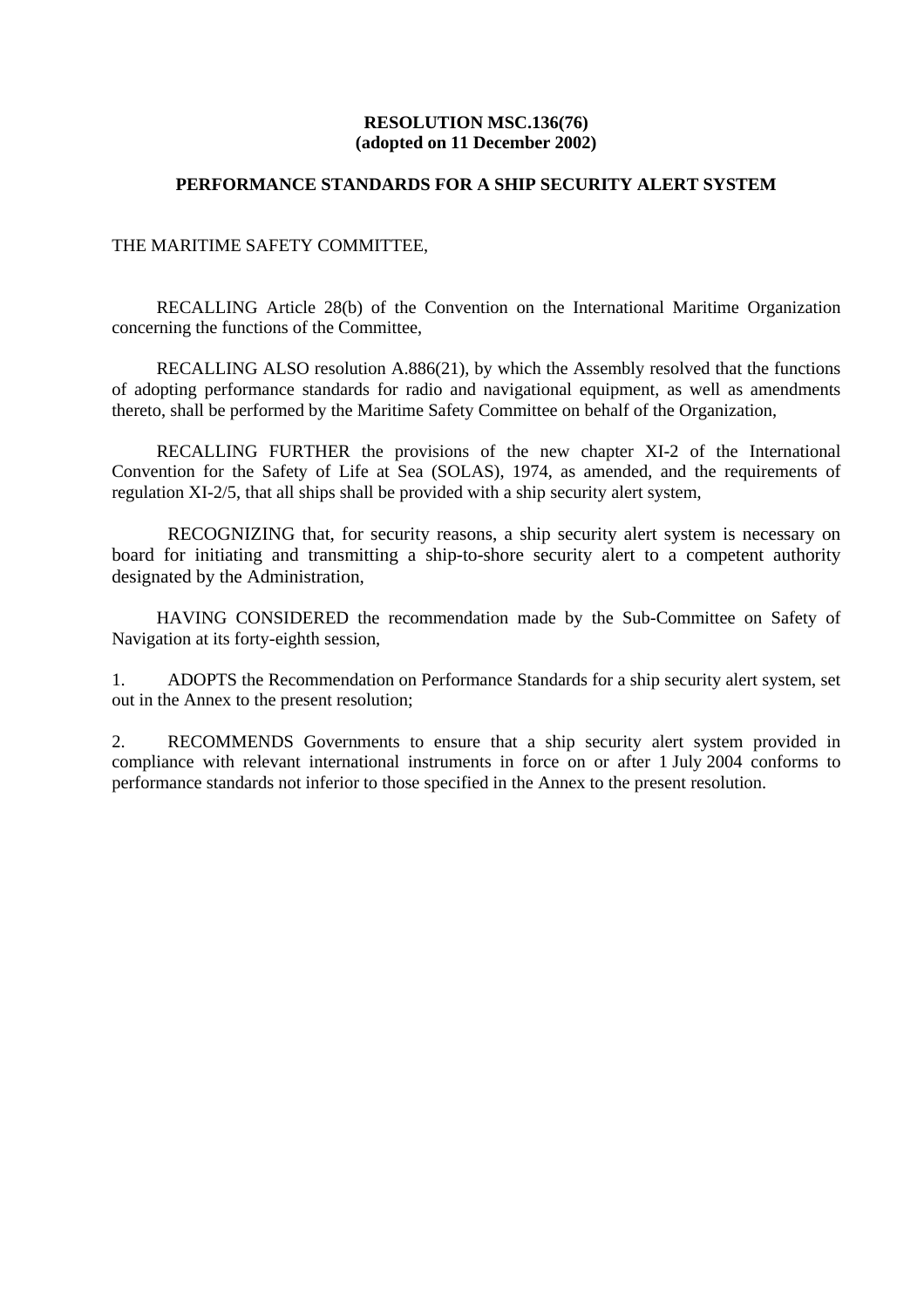#### ANNEX

# **RECOMMENDATION ON PERFORMANCE STANDARDS FOR A SHIP SECURITY ALERT SYSTEM**

### **1 Introduction**

1.1 The ship security alert system is provided to a ship for the purpose of transmitting a security alert to the shore to indicate to a competent authority that the security of the ship is under threat or has been compromised. It comprises a minimum of two activation points, one of which is on the navigation bridge. These initiate the transmission of a ship security alert. The system is intended to allow a covert activation to be made which alerts the competent authority ashore and does not raise an alarm on board ship nor alert other ships.

1.2 As required by its Administration, the competent authority receiving the alert notifies the authority responsible for maritime security within its Administration, the coastal State(s) in whose vicinity the ship is presently operating, or other Contracting Governments.

1.3 The procedures for the use of the ship security alert system and the location of the activation points are given in the ship security plan agreed by the Administration.

1.4 The ship security alert system may utilise the radio installation provided for compliance with chapter IV of the SOLAS Convention, other radio systems provided for general communications or dedicated radio systems.

## **2 General**

2.1 In addition to complying with the general requirements set out in resolution A.694 $(17)^1$ , the ship security alert system should comply with the following performance standards.

2.2 The radio system used for the ship security alert systems should comply with relevant international standards.

## **3 Power supply**

Where the ship security alert system is powered from the ship's main source of electrical power, it should, in addition, be possible to operate the system from another appropriate source of power.

### **4 Activation points**

Activation points should be capable of being used on the navigation bridge and in other locations. They should be protected against inadvertent operation. It should not be necessary for the user to remove seals or to break any lid or cover in order to operate any control.

 $\overline{a}$ <sup>1</sup> Publication IEC60945